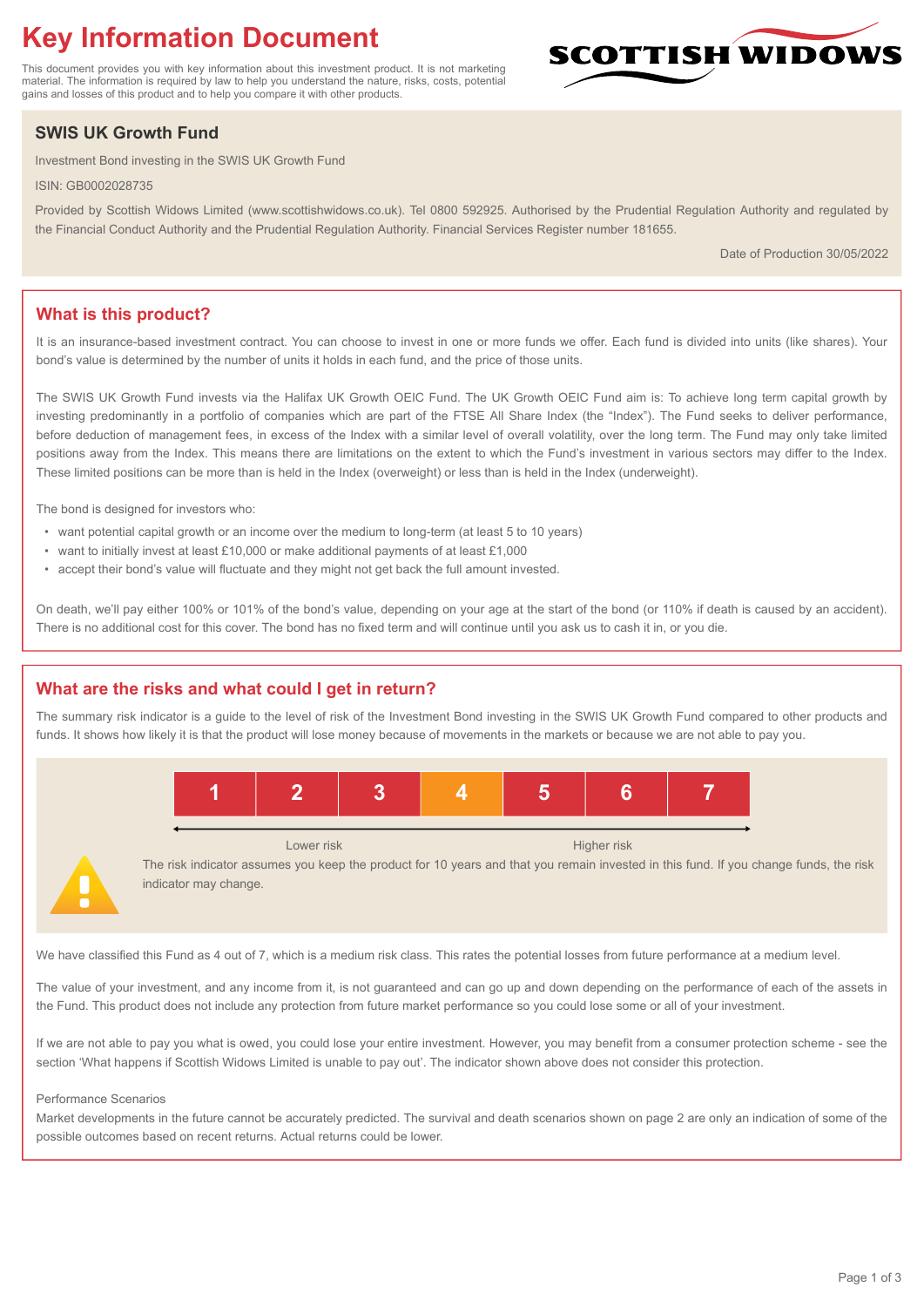

#### **What are the risks and what could I get in return? (continued)**

This table shows the money you could get back over the next 10 years, under different scenarios, assuming that you invest £10,000. The figures below assume no withdrawals are taken and do not allow for any Large Fund Bonus which may apply. The scenarios shown illustrate how your investment could perform. You can compare them with the scenarios of other products. The scenarios presented are an estimate of future performance based on evidence from the past on how the value of this investment varies, and are not an exact indicator. What you get will vary depending on how the market performs and how long you keep the investment. The stress scenario shows what you might get back in extreme market circumstances, and it does not take into account the situation where we are not able to pay you. The death scenario assumes investments perform in line with the moderate scenario.

The figures shown include all the costs of the product itself, but may not include all the costs that you pay to your adviser. The figures do not take into account your personal tax situation, which may also affect how much you get back. Before deciding to invest, you should read the Additional Information Document for more information on the risks and what you might get back. See page 2 for information on how the performance scenarios are calculated.

| <b>Investment £10,000</b> |                                                    |           |           |                                             |  |  |
|---------------------------|----------------------------------------------------|-----------|-----------|---------------------------------------------|--|--|
|                           | 1 year                                             |           | 5 years   | 10 years<br>(Recommended<br>holding period) |  |  |
| <b>Survival Scenarios</b> |                                                    |           |           |                                             |  |  |
| <b>Stress scenario</b>    | £1,700<br>What you might get back after costs      |           | £4,146    | £2,717                                      |  |  |
|                           | $-83.00\%$<br>Average return each year             |           | $-16.15%$ | $-12.22%$                                   |  |  |
| Unfavourable scenario     | What you might get back after costs<br>£7,991      |           | £6.183    | £5,151                                      |  |  |
|                           | Average return each year                           | $-20.09%$ | $-9.17%$  | $-6.42%$                                    |  |  |
| Moderate scenario         | What you might get back after costs<br>£10,031     |           | £10,223   | £10,469                                     |  |  |
|                           | Average return each year                           | 0.31%     | 0.44%     | 0.46%                                       |  |  |
| Favourable scenario       | What you might get back after costs                | £12,453   | £16,719   | £21,044                                     |  |  |
|                           | Average return each year                           | 24.53%    | 10.83%    | 7.72%                                       |  |  |
| <b>Death scenarios</b>    |                                                    |           |           |                                             |  |  |
| Insured event             | What your beneficiaries might get back after costs | £10,131   | £10,326   | £10,574                                     |  |  |

#### **What happens if Scottish Widows is unable to pay out?**

Your Plan is fully covered by the Financial Services Compensation Scheme. More information about compensation arrangements is available from the Financial Services Compensation Scheme, who can be contacted on 0800 678 1100 or 0207 741 4100 or via their website at www.fscs.org.uk

#### **What are the costs?**

The Reduction in Yield (RIY) shows what impact the total costs you pay will have on the investment return you might get. The total costs take into account one-off, ongoing and incidental costs. The amounts shown here are the cumulative costs of the product itself, for three different holding periods. The monetary figures shown assume you invest £10,000 and investments perform in line with the moderate scenario. The figures are estimates and may change in the future. The person selling you or advising you about this product may charge you other costs. If so, this person will provide you with information about these costs, and show you the impact that all costs will have on your investment over time.

| <b>Investment £10,000</b>       |                             |                              |                            |  |  |  |
|---------------------------------|-----------------------------|------------------------------|----------------------------|--|--|--|
| <b>Scenarios</b>                | If you cash in after 1 year | If you cash in after 5 years | If you cash in at 10 years |  |  |  |
| Total costs                     | £191                        | £739                         | £1,396                     |  |  |  |
| Impact on return (RIY) per year | 1.91%                       | 1.51%                        | 1.46%                      |  |  |  |